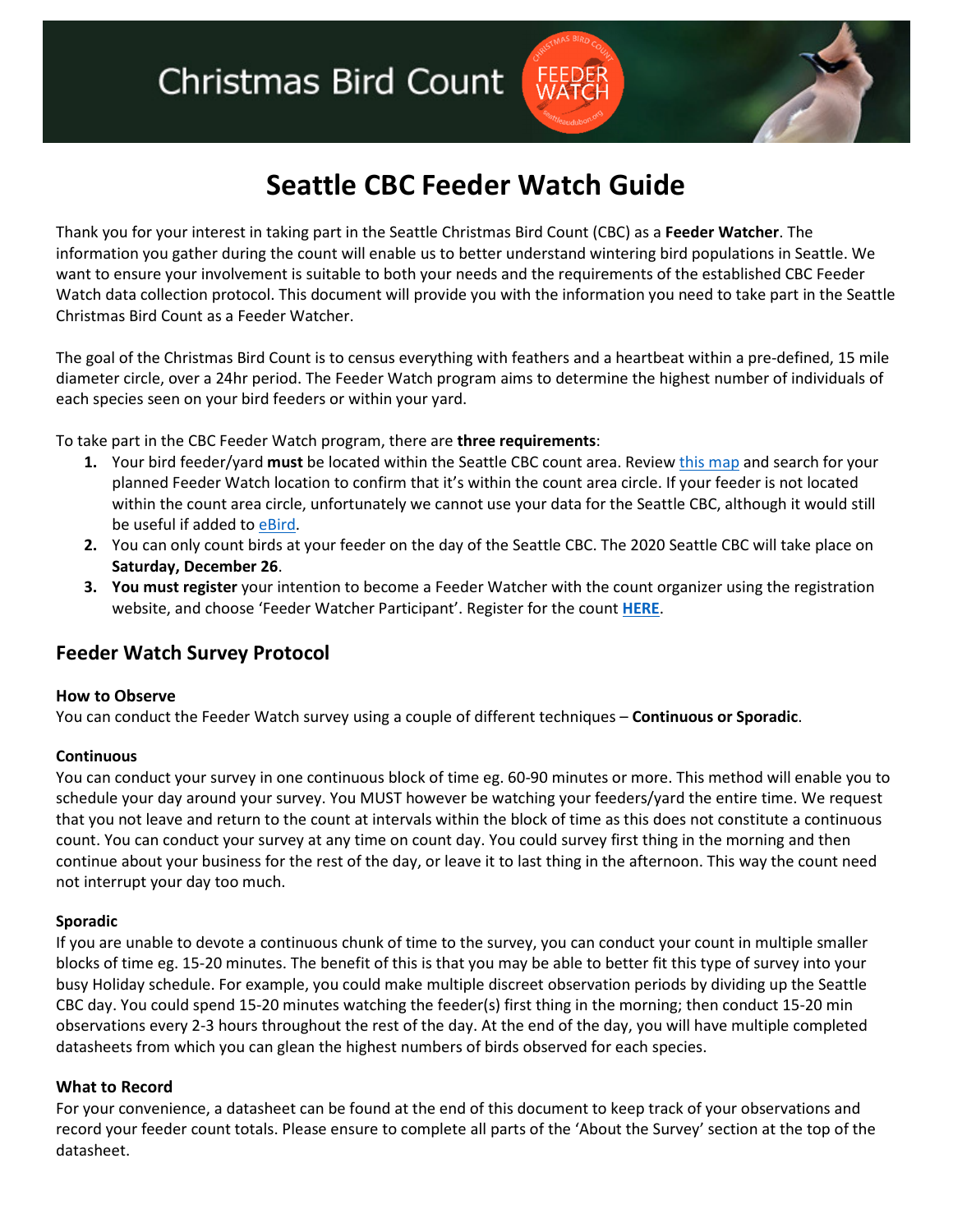#### **Feeder Location**

The bird feeder(s) that are being surveyed must be located within the Seattle CBC boundary. Therefore, we require you to record the **physical address of the feeder**(s) being surveyed on the datasheet. We will double check the location of the feeder(s) before adding the data into the full count database.

#### **Observers**

We need to know **how many observers** are taking part in your Feeder Watch count. This helps us give credit to those who helped gather the data and aids us in calculating the "effort" (in this case, number of eyes) used in collecting the data. We cannot accept your data unless we know how many people took part in your feeder count.

#### **Time**

It is vitally important to record the **start and end time** of your survey period(s). This will further enable us to calculate the "effort" (ie. how long those eyes spent watching) used to count the number of individuals and species. Similar to the number of observers, we cannot accept your data unless we know how much time you spent conducting your counts.

#### **Species**

For the data to be accurate, it is important to correctly **identify the different species of bird** that use your bird feeders and yard. Fortunately, there are a limited number of species that occur in Seattle's urban yards in winter and so with a good bird identification website, book or mobile app., learning the different species should be relatively easy.

#### **Number**

Feeder Watchers should record the **maximum number of each species** visible (or within earshot) at any **one time** during your count. You should not simply tally individuals each time you see them because you might be counting the same individual bird repeatedly visiting your feeders. To reduce this issue we ask you to simply record the highest number of individuals of each species you see/hear during your feeder watch. For example, a 20 minute feeder watch:

Minute 3 – you see 2 Black-capped Chickadees visit your feeder

Minute 14 – three Black-capped Chickadees are seen in a nearby shrub

Your count for Black-capped Chickadee would be three – the highest number you saw at one time during the 20 minute count, not 6, the cumulative number of individuals seen. Even if you don't count any birds during your survey, we still want your data; zero is a useful data point.

#### **Bird Location**

You are not constrained to only recording the birds that come to your bird feeder, you can count any birds that come to your yard, including those that fly through or over your yard. The majority of Feeder Watchers will position themselves next to a window in their home or apartment where they can get a good view of their bird feeder or yard. From that vantage you may include any other birds that you can accurately identify from the window.

#### **Gender**

It's possible to distinguish the sex of some bird species by color. We encourage you to do this if you are confident in your abilities. For example, you record 25 House Finches; however, it would be great if you were able to count 16 red (adult males) and 9 brown (not adult males). That way, if you count again later and have 12 red and 20 brown, you'll record 36 House Finches because the greatest count of "reds" was 16 and the greatest count of "browns" was 20; 16 + 20 = 36. This of course does not work for all birds, only those where males and females are different colors.

#### **Finalizing the Datasheet**

Once your survey(s) are complete, please ensure all the data on your datasheets are legible. The most important items are the 'About the Survey' section, the number of individuals of each species, and the effort taken to record those birds.

#### **Submitting your Data**

Please submit your data using the online datasheet: https://bit.ly/CBCFW2020. (Preferred method.) If you have any questions, please reach out to cbc@seattleaudubon.org. Completed datasheets can also be turned in to the Nature Shop. To ensure inclusion with the rest of the CBC data, please submit your data to Seattle Audubon as soon as possible after the count (ideally within 3 days)**.**